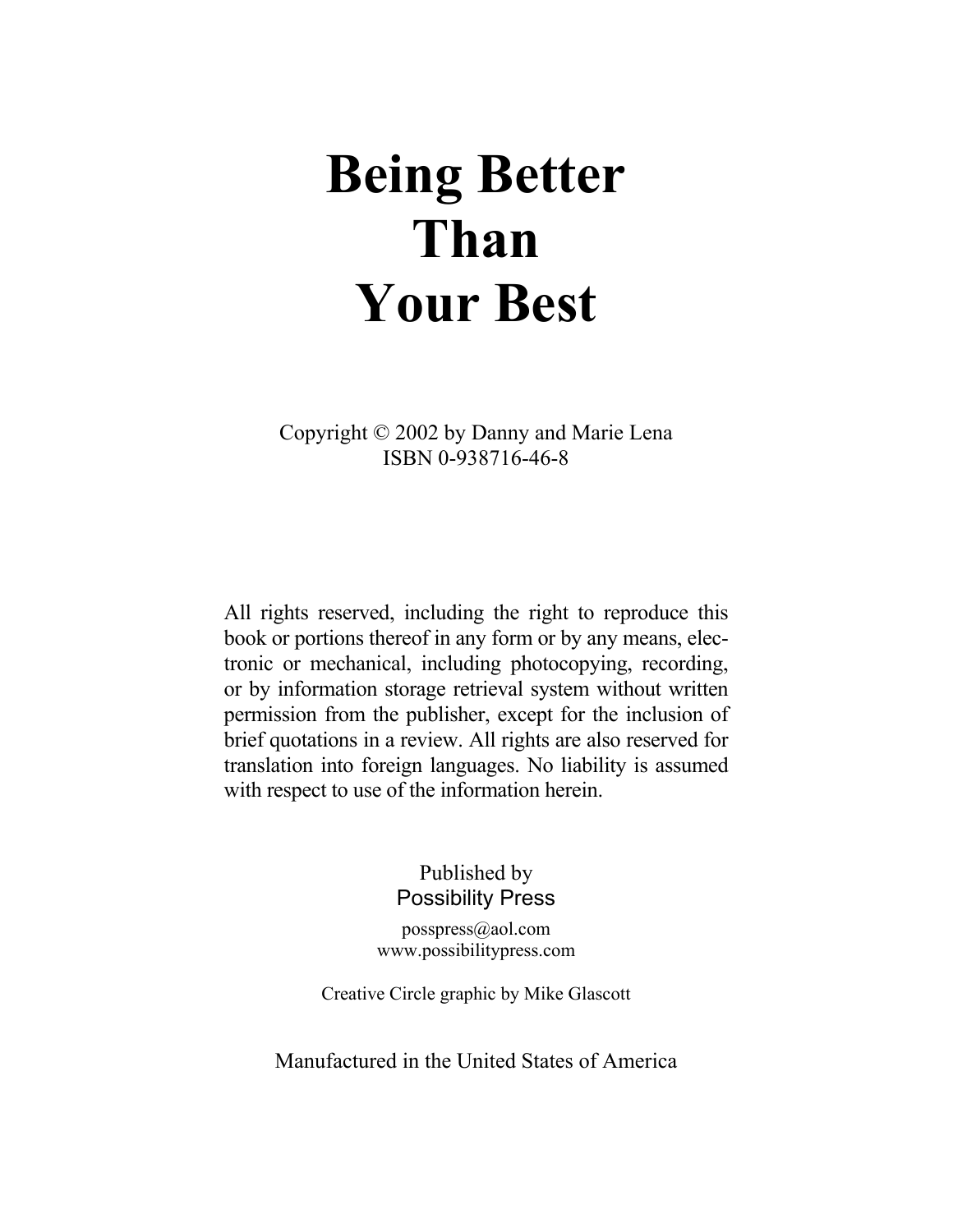#### **Acknowledgment**

e acknowledge and dedicate this book to our many wonderful teachers who gave us powerful examples. Special thanks to our three Mikes—Michael C. Rann, We acknowledge and dedica<br>
wonderful teachers who ga<br>
Special thanks to our three<br>
Mike Matoin, and Michael Komechak.

Thank you to all those special people who have contributed messages and stories.

To the many very important and often famous people who took time to be interviewed by us and offered great insight into raising our bar.

To the countless participants in our workshops and seminars—by being open and telling us your stories and challenges. You have helped to inspire us to find the answers we offer in this book.

To all of our martial arts teachers who truly raised the bar—challenging us physically and mentally to be better than our best.

To calm Deb Manning who helped whip the book into shape prior to submission to Possibility Press.

To the staff at Possibility Press for their creative and insightful contributions to the book and their commitment to making it the best it can be.

To our families for their love, support, and encouragement.

To our friends, colleagues, and advocates who have allowed us to shine.

To William G. Phillips for always being there when we need him...we are eternally grateful.

All of you may never know how much you have contributed to our lives! Thank you.

You are all very special.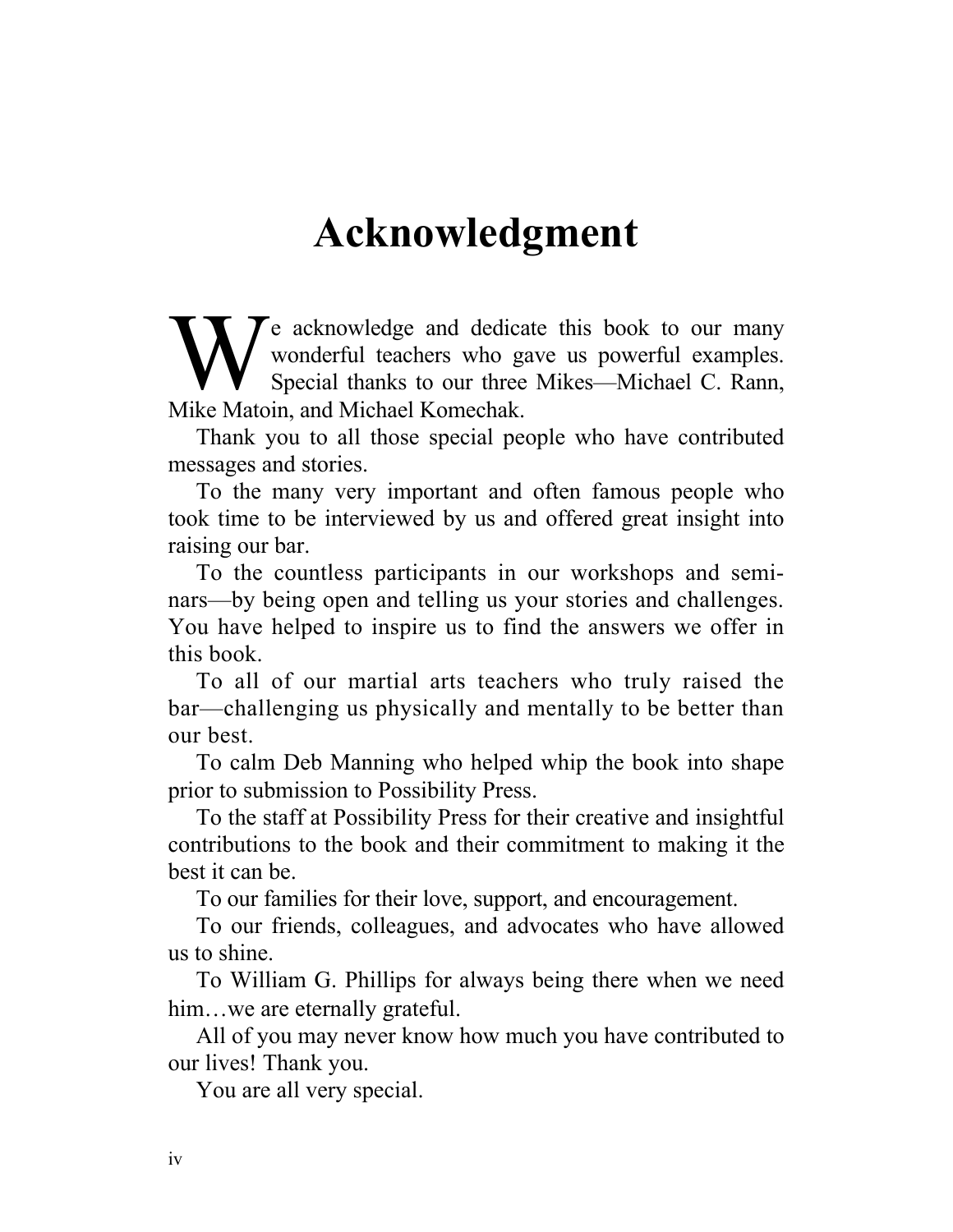## **Contents**

| <b>Acknowledgments</b>                          | iv          |
|-------------------------------------------------|-------------|
| <b>Welcome! Who Can Benefit From</b>            |             |
| This Book?and How?                              | V           |
| <b>Introduction</b>                             | viii        |
| <b>Chapter One</b>                              |             |
| What Is Your Best?                              | $\mathbf 1$ |
| <b>Chapter Two</b>                              |             |
| <b>Recreate Yourself</b>                        | 3           |
| <b>Chapter Three</b>                            |             |
| The Creative Circle                             | 7           |
| <b>Chapter Four</b>                             |             |
| Never WORK Again                                | 10          |
| <b>Chapter Five</b>                             |             |
| Life Is Not Meant to Be a Struggle              | 12          |
| <b>Chapter Six</b>                              |             |
| Stay Motivated to Achieve Your Goals and Dreams | 22          |
| <b>Chapter Seven</b>                            |             |
| The 90/10 Formula                               | 43          |
| <b>Chapter Eight</b>                            |             |
| You Can Only Sell It When You Can Tell It!      | 53          |
| <b>Chapter Nine</b>                             |             |
| Be Unafraid to Fail                             | 65          |
| <b>Chapter Ten</b>                              |             |
| Play to W.I.N. With Inspiration Now             | 90          |
| <b>Chapter 11</b>                               |             |
| <b>Success With Soul</b>                        | 97          |
| <b>Chapter 12</b>                               |             |
| Creating a New Heart in Business                | 116         |
| <b>Final Words From Danny and Marie</b>         |             |
| You Can Go That Way if You Want to-             |             |
| Everything Is a Choice                          | 124         |
| <b>About the Authors</b>                        | 129         |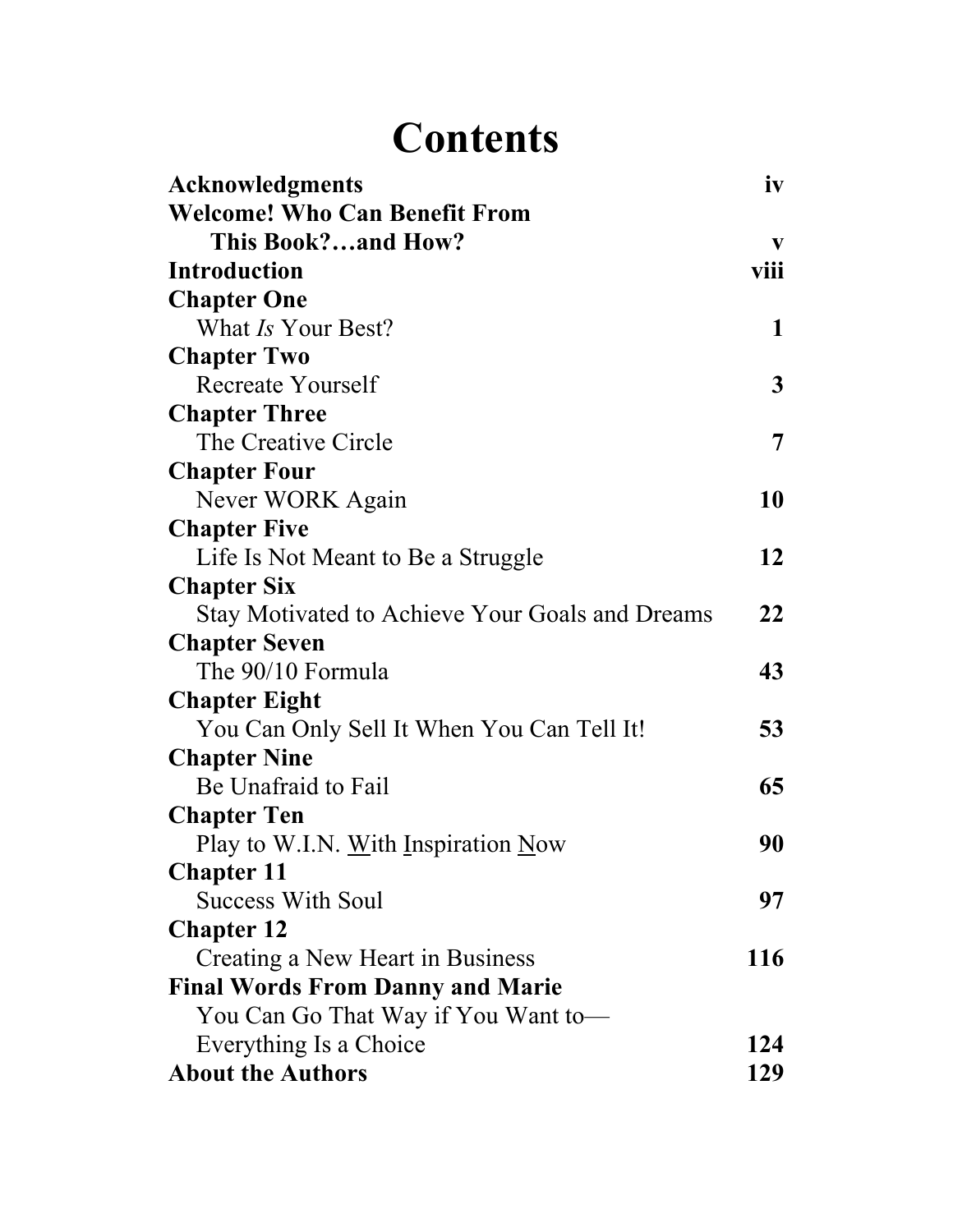### **Introduction**

o you ever wonder if you're using yourself to your full potential? Do you sometimes come away from a workday thinking, "I could have done a little better, or worked o you ever wonder if you're using yourself to your full potential? Do you sometimes come away from a work-<br>day thinking, "I could have done a little better, or worked<br>a little harder?" Did you ever wonder what could happen really gave everything your very best shot?

We did too, and it made us wonder, "What is our best and how do we know when we're at our best?" Your best is always changing, but you can constantly strive to be better than you were the last time…better than the time you thought you were at your best. This is called "raising the bar."

Normally associated with high jumpers, raising the bar refers to lifting the high bar so that athletes can challenge themselves to jump a little higher—just a little—to endeavor to beat their last attempt. It encourages them to do better than before…not a monumental amount, mind you…just an inch or so. Every time athletes attempt to go a little higher, they literally have to recreate themselves. They have to rethink who they are. They then base their new goals, not on past attempts, but on new perceptions formed by thinking differently about themselves. Thinking this way keeps things interesting. It keeps athletes motivated. The end result is a sense of accomplishment knowing that they gave it their best shot. What if you could do that for yourself?

Think about what could happen if you raised the bar in your Thoughts, Words, and Actions. How much more productive could you be at your job or business? How much more could you contribute to your team or organization? How much further could you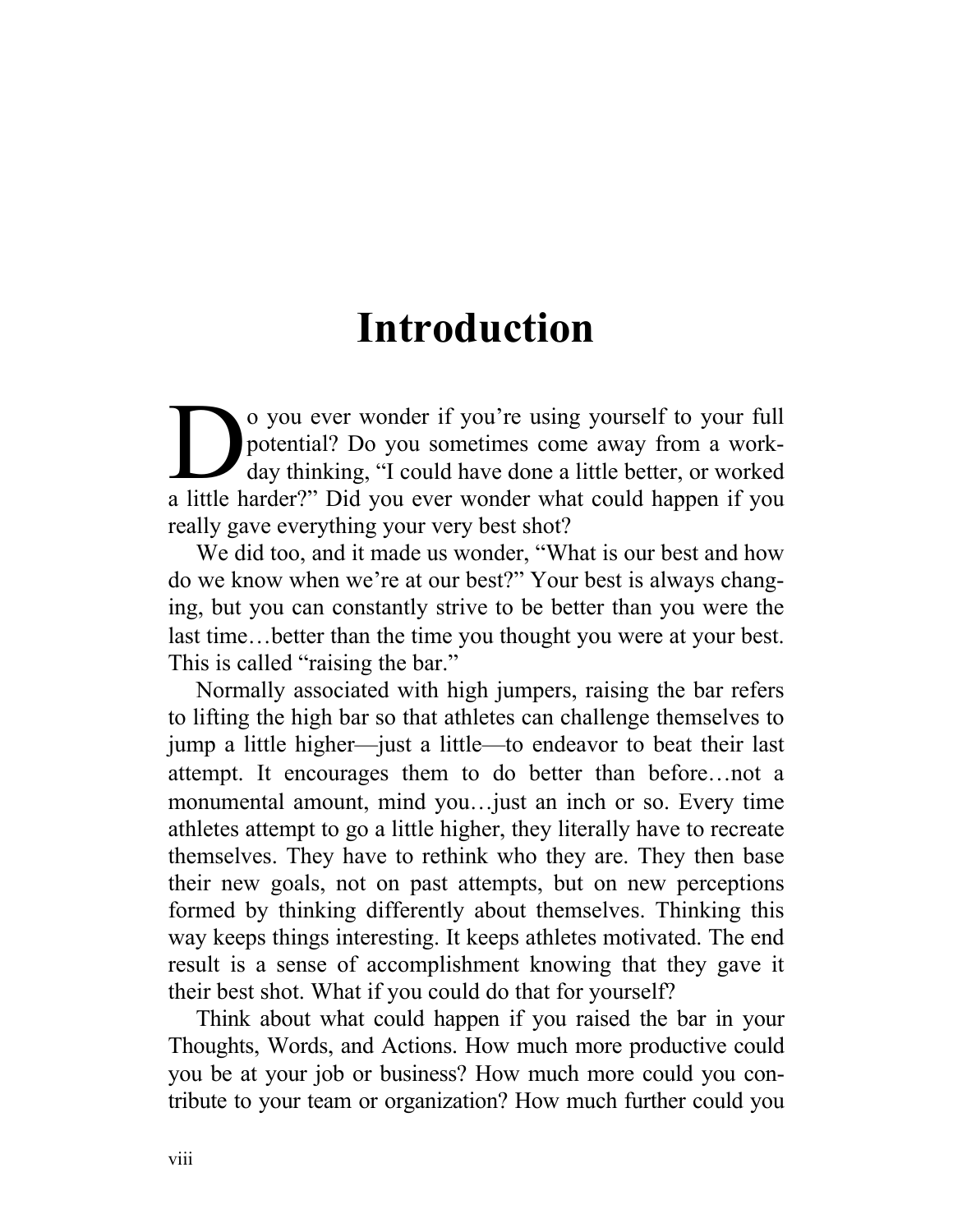advance? Could you produce a higher quality product? Could you give better service? Could your sales and marketing presentations be more powerful?

This book is for anyone desiring to raise his or her own bar, whether it's at the office, at home running a business, or in relationships with colleagues, coworkers, bosses, employees, associates, clients, customers, students, or family and friends.

Keep in mind, as John Wooden once said, *"Success is peace of mind in knowing you did your best."*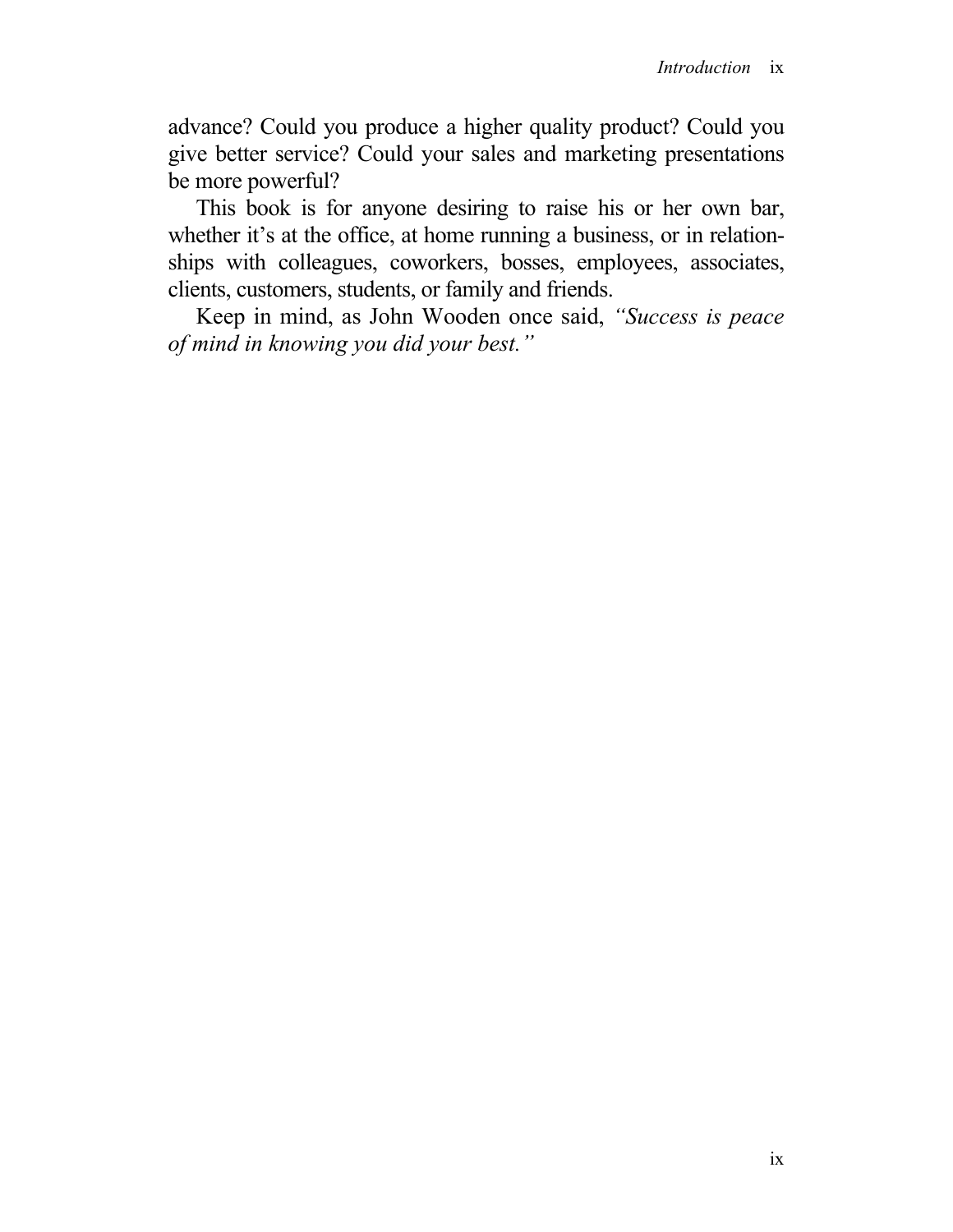#### *Chapter One*  **What** *Is* **Your Best?**

*"Always do your best. What you plant now, you will harvest later."* Og Mandino

There are many books that tell us how to manage better, be more productive, "think outside the box," make more money, and get more clients or associates—even how to There are many books that tell us how to manage better, be more productive, "think outside the box," make more money, and get more clients or associates—even how to "crush" the competition. The very title *Being Better Tha* suggests competition with yourself; in this case, in order for you to win, no one has to lose.

When you have something great to offer people, there's always room for you in the marketplace so, competing with *yourself* is truly the key to being your very best.

If you're not happy or not finding joy in your work, then everything you accomplish will simply leave you feeling empty. That's why some people who basically have all the things they want—cars, money, stock options, retirement plans, pensions, vacations, and so forth—one day look in the mirror and say, "There's something missing."

It's true that aspiring for the things that money can buy can be a driving force in our productive efforts. After all, money certainly makes things easier. It's great to not have to worry about paying the bills or buying something for your family or yourself. But a feeling of challenge and stimulation while earning that money is a key ingredient to a happy, fulfilled life. It's wonderful to have a sense of purpose, so that at the end of the day you can say, "That was the greatest version of myself today." When you can say that, it'll be easier asking the boss for a raise, going to the next level in your business or profession, asking the client for the